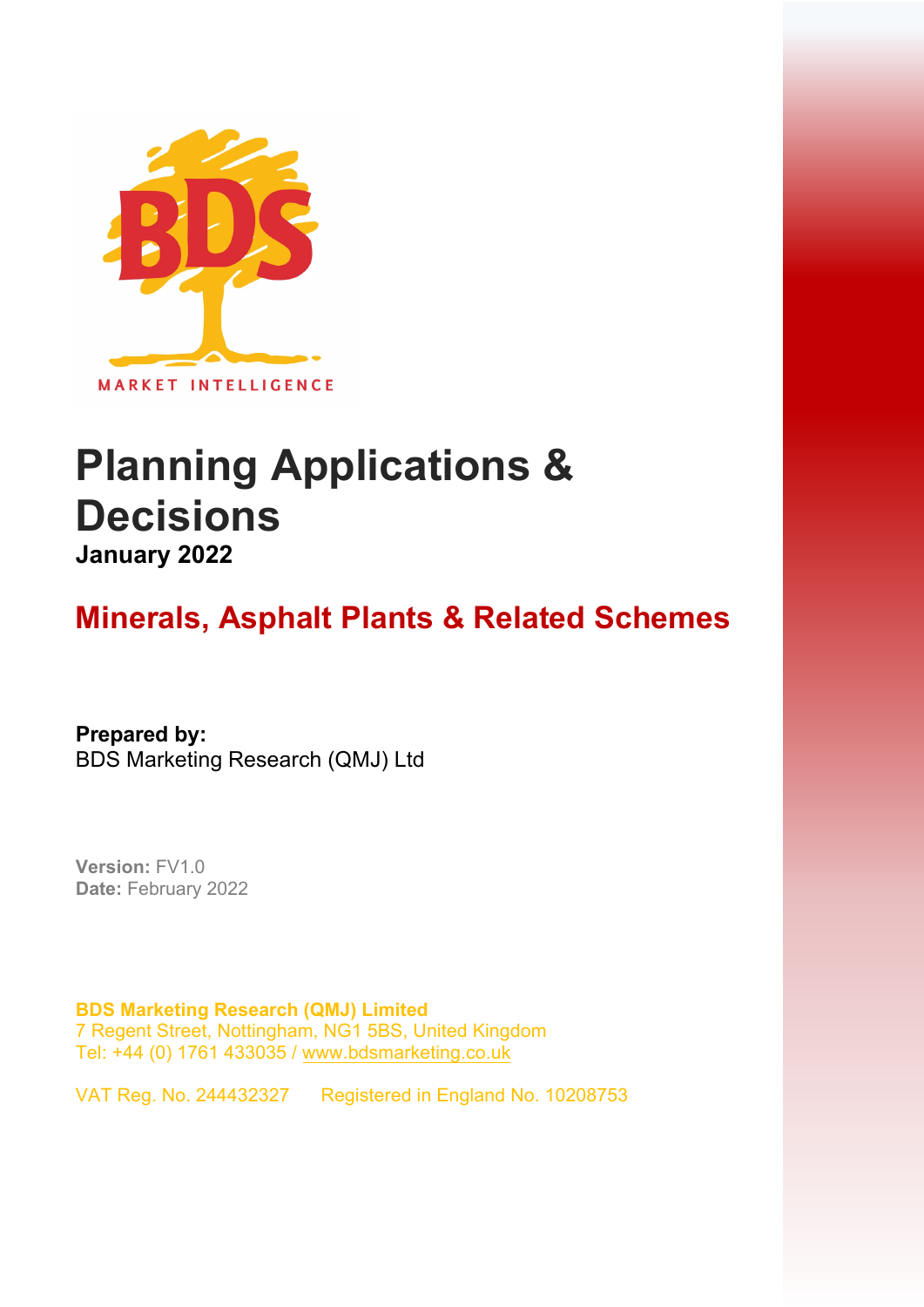



## **Planning Applications & Decisions**

**January 2022**

## **Minerals, Asphalt Plants & Related Schemes**

No part of this report may be reproduced, stored in a retrieval system in any form or by any means, electric, mechanical, photocopying, recording or otherwise, without prior written permission of BDS Marketing Research (QMJ) Limited, except for use within the company subscribing to the report.

Every possible precaution has been taken to ensure that the information in this report is accurate at the time of going to press. BDS Marketing Research (QMJ) Limited cannot accept responsibility for any loss or damage, including consequential loss, arising from this report.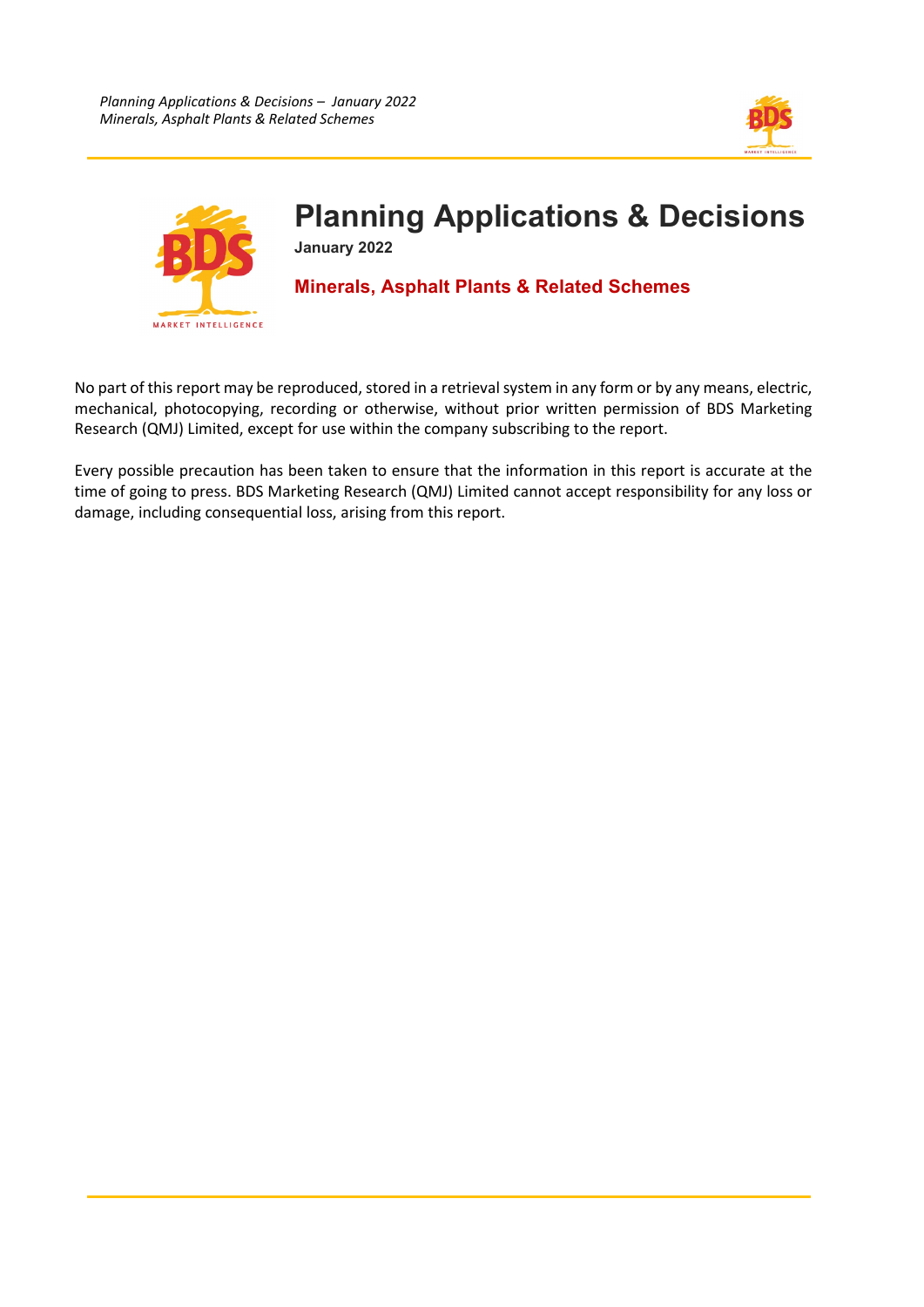

*Building knowledge for success*

### Planning Applications and Consents for New Minerals, Asphalt Plants & Related Schemes

The January 2022 New Minerals, Asphalt Plants & Related Schemes report contains new planning applications and decisions in Great Britain.

The report includes a total of 19 developments relating to:

- 8 Sand and gravel pits
- 0 Limestone quarries
- 5 Hardstone quarries
- 2 Sandstone quarries
- 0 Coal
- 0 Clay
- 1 Asphalt
- 3 others rail depots, bagging plants, wharves etc.

BDS Marketing Research (QMJ) Ltd takes every care to ensure that the information contained in this report is accurate. All information is provided for the use of subscribers only and must not be divulged to any third party without the written agreement of BDS Marketing *Research (QMJ) Ltd.*

#### **BDS Market Intelligence**

BDS is an independent and innovative market research consultancy with over 30 years' experience specialising in minerals, heavy building materials industries and waste sectors. BDS provides marketing intelligence, insight and reports in addition to bespoke consultancy in the following areas: Aggregates, Ready Mixed Concrete, Asphalt, Cement, Concrete Products, Waste Management, and related sectors.

#### **Intelligent Reports**

BDS has a reputable portfolio of publicly available industry reports, amongst these are the BDS annual estimated outputs and market shares for key sectors including aggregates, asphalt, ready mixed concrete, concrete products and cement. Examples of other reports published by BDS include:

- Estimated outputs of pits & quarries and marine wharves in Great Britain
- Estimated reserves of pits and quarries in Great Britain
- Outputs and market shares of Great Britain aggregates companies
- Estimated outputs of aggregates moved through rail depots
- Directory of aggregates plants in Great Britain
- Estimated outputs and shares of companies and plants producing building blocks, concrete block paving and paving slabs
- Listing of recycled aggregate plants in Great Britain
- Planning reports to cover waste facilities, new concrete plants and concrete product works in Great Britain

#### **Intelligent Planning**

BDS monitor planning activity on a range of market sectors and products on a continuous basis across all the planning authorities in Great Britain, Northern Ireland and the Republic of Ireland. This information is made available to clients via the BDS online portal and monthly reports, through an annual subscription. For the aggregates industry, all planning activity relating to developments for minerals is tracked and published to subscribers.

#### **Intelligent Consultancy**

BDS has an extensive list of clients who commission bespoke, independent and industry sectors surveys and studies. These include market size assessment & analysis / prospects for new investments / business & product development / acquisition appraisals / commercial due diligence / company analysis, markets & prices / market-based research.

For further information on any of the above reports, planning or consultancy please email enquiries@bdsmarketing.co.uk or visit the BDS website at www.bdsmarketing.co.uk